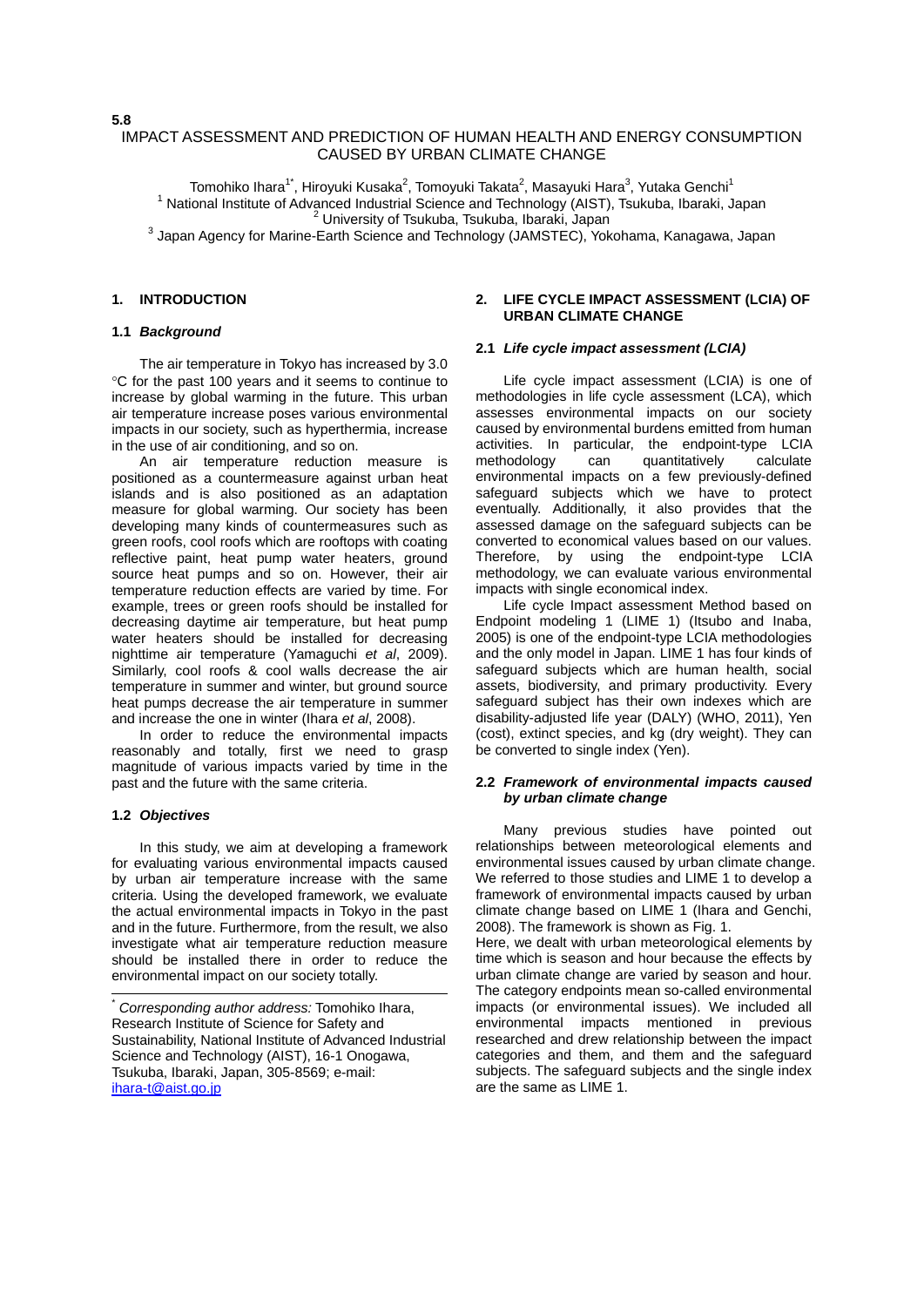

## **2.3** *Damage assessment and quality analysis (in Tokyo)*

Next, we have to develop damage assessment functions and quality analysis functions in the framework so that we can quantify environmental impacts caused by urban climate change.

There are many unknown relationships in the framework. This time, we took up four kinds of impacts, namely heat-related disease including hyperthermia, cold-related disease, and energy consumption for heating/cooling, which are considered to be large and quantifiable. The previous survey showed that sleep disturbance is recognized to be the most significant problem caused by warming air temperature among Japanese residents (NIES, 2003). Therefore, we added sleep disturbance as the fifth impact.

The relationships among thermal/cold stress (including severe hyperthermia), sleep disturbance, and energy consumption with diurnal and nocturnal air temperature were quantified within the developed model as follows:

- Thermal/cold stress expressed among people of aged 65 and over was based on a previous research about the relationship between mortality rate and daily maximum air temperature by Honda *et al* (1998). The relationship in Tokyo is shown as Fig. 2. We assumed that the years of life lost (YLL) by heat/cold stress would be 2 years as well the estimation of those caused by global warming (Itsubo and Inaba, 2005). 1 disability-adjusted life year (DALY) was estimated as 9.76 million Yen in LIME.
- There are no previous studies on thermal/cold stress among people under 65. But only severe hyperthermia which results in death was analyzed by Ono (2009). The relationship in Tokyo is shown

as Fig. 3. In this study, only severe hyperthermia among people under 65 was evaluated as thermal/cold stress among people under 65. YLL of an average person under 65 who died by hyperthermia was estimated to be 47.8 years.

- There are no available statistics about sleep disturbance caused by air temperature increase. With reference to the Japanese version of the Pittsburgh Sleep Quality Index (PSQI-J) (Doi *et al*, 2000), we surveyed relationship between quantitative sleep quality and nocturnal air temperature (Okano *et al*, 2008). The relationship in Tokyo is shown as Fig. 4. Calculating years lived with disability (YLD) requires disability weight and average duration (of the case until remission or death) of sleep disturbance (WHO, 2011). We assumed 1 day and 0.05 as these values, respectively.
- The relationship between various energy consumption and air temperature were referred to Narumi *et al* (2007). Those various energy consumptions also pose increases in emission of environmental burden including CO2, SO*x*, and NO*x*. These events have impacts on our society such as depletion of resources, global warming, air pollution, and so on. We analyzed the environmental impact by energy consumption using life cycle inventory (LCI) analysis and LCIA on AIST-LCA ver.4, which mounts LIME as an LCIA calculating method and is the most widely used LCA software in Japan (JEMAI, 2007). The result in Tokyo is shown as Fig. 5.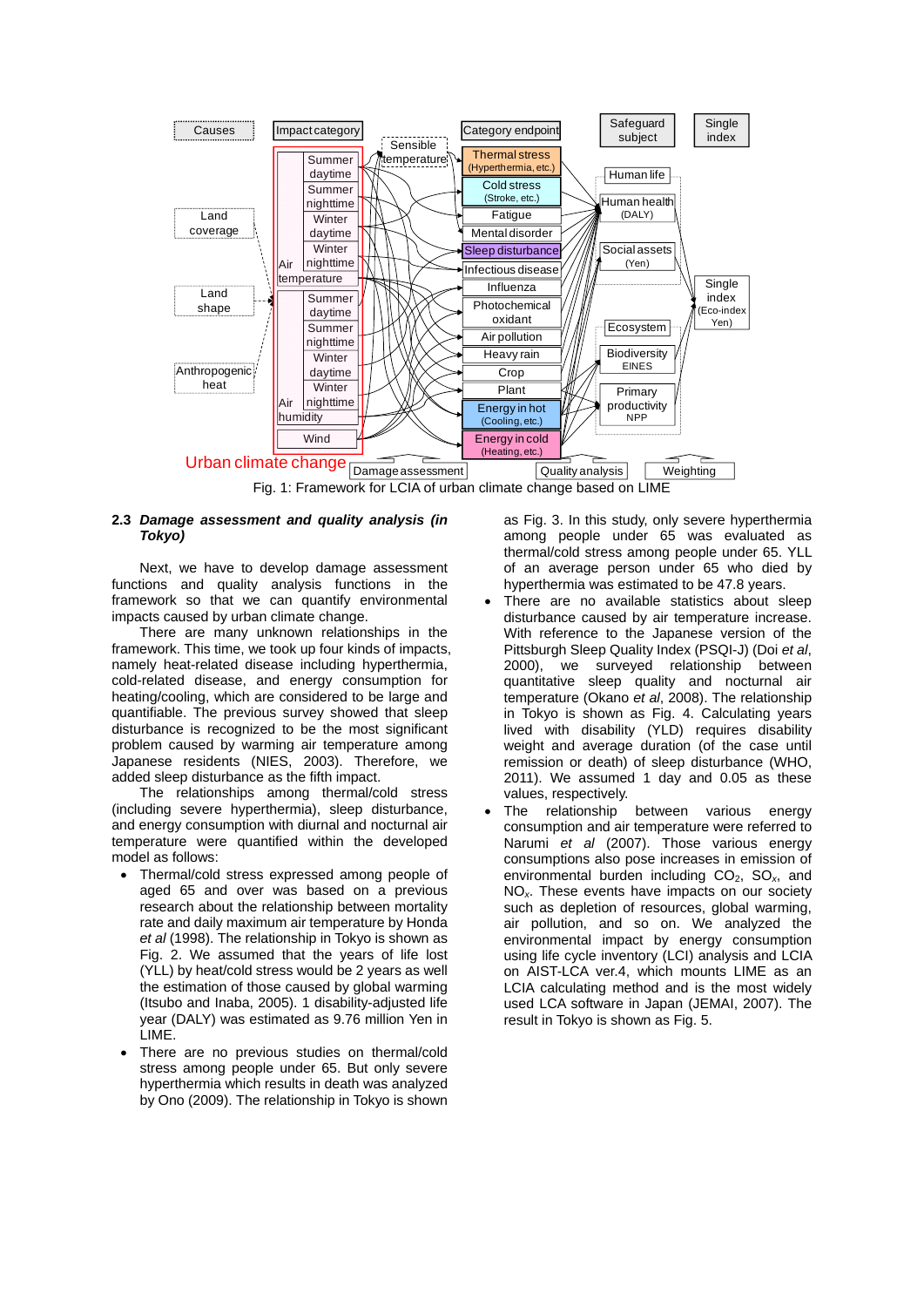









Fig. 4: Relationship between air temperature and sleep disturbance in Tokyo



Fig. 5: Relationship between air temperature and environmental impacts from energy consumption in Tokyo

## **3. TOTAL ENVIRONMENTAL IMPACT IN THE PRESENT**

## **3.1** *30-year urban climate change (19732003, in Tokyo)*

The meteorological observation data by Japan Meteorological Agency (JMA, 2011), which can use for the evaluation in this study, are available in only the past 30 years.

We evaluated total environmental impacts caused by 30-year urban climate change in Tokyo. 30-year urban climate change in Tokyo is defined as air temperature increase from 1973 to 2003 here. As 1973 data, 11-year average between 1968 and 1978 are used, as 2003 data, 11-year average between 1998 and 2008 are used.

### **3.2** *Total impact of 30-year urban climate change (in Tokyo)*

Using the above LCIA model and the air temperature data in Tokyo in the past, the environmental impacts by the increase in air temperature in Tokyo were evaluated. The result is shown as Fig. 6

From the result, we found that sleep disturbance, which is small impact per capita but wide-spread in our society, has had large impact on our society. The air temperature increase in Tokyo during the recent 30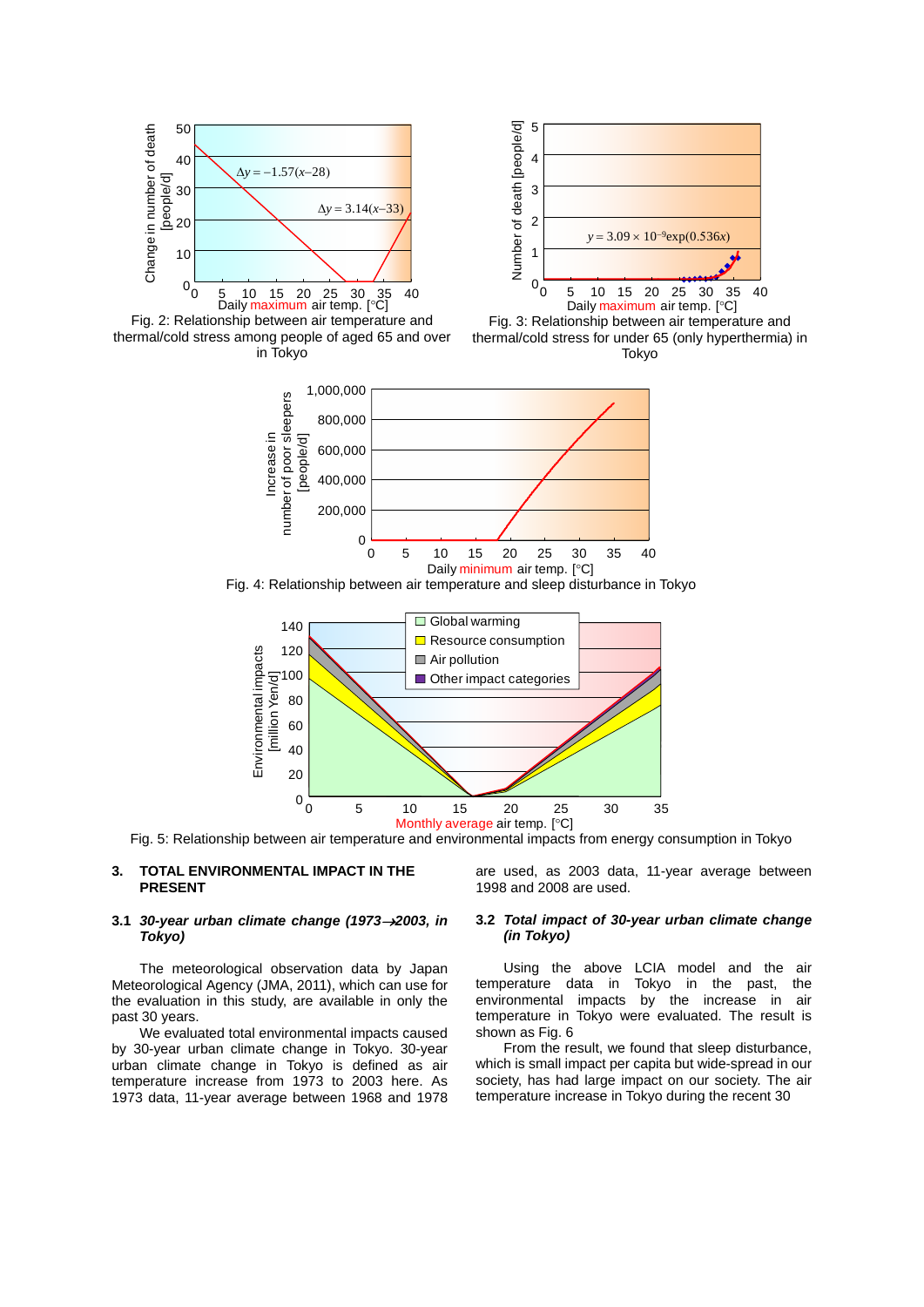

Fig. 7: Total impact of future 70-year urban climate change (in Tokyo, under IPCC SRES A2 scenario)

years brought 8.43  $\times$  10<sup>8</sup> Yen damage on heat stress of people aged 65 and over, 1.87  $\times$  10<sup>9</sup> Yen on heat stress of people under 65 (hyperthermia),  $-7.86 \times 10^9$ Yen on cold stress (only people aged 65 and over), 1.35  $\times$  10<sup>10</sup> Yen on sleep disturbance, 3.28  $\times$  10<sup>7</sup> Yen on energy use in hot,  $-5.87 \times 10^7$  Yen on energy use in cold (Negative values mean merits). Total damage is 8.31  $\times$  10<sup>9</sup> Yen. The damage on sleep disturbance is the most remarkable, while we obtain merit from reduction in cold stress from October to May.

### **4. TOTAL ENVIRONMENTAL IMPACT IN THE FUTURE**

# **4.1 70-year urban climate change (2000s→2070s,** *in Tokyo)*

We redicted air temperature in Tokyo in the next 70 years under IPCC SRES A2 scenario with pseudo global warming technique (Kimura and Kitoh, 2007) from a global circulation model (GCM)'s future prediction (Nozawa *et al*, 2007).

## **4.2** *Total impact of future 70-year urban climate change (in Tokyo)*

We found that the next 70-year air temperature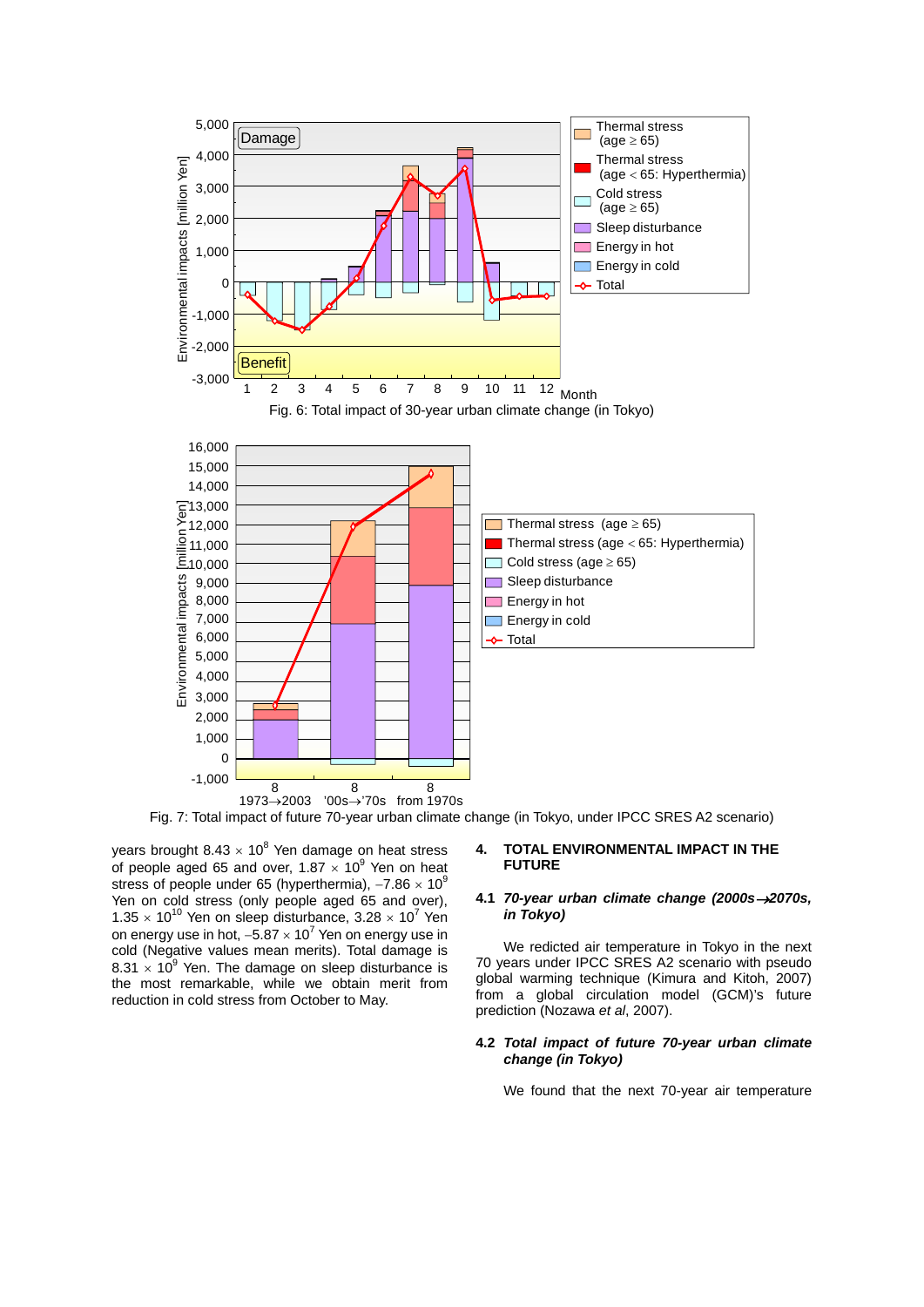increase will give about five times more damage on our society than the present (Fig. 7). Particularly, because diurnal air temperature will also increase while nocturnal air temperature largely increased in the past, heat stress including severe hyperthermia will significantly increase. Concretely, the air temperature increase of August in the future 70 years under IPCC SRES A2 scenario brought  $1.80 \times 10^9$  Yen damage on heat stress of people aged 65 and over (while the past 30-year air temperature increase brought 2.99  $\times$  10<sup>8</sup> Yen), 3.48  $\times$  10<sup>9</sup> Yen (4.95  $\times$  10<sup>8</sup> Yen) on heat stress of people under 65,  $-3.12 \times 10^8$ Yen (-6.58  $\times$  10<sup>7</sup> Yen) on cold stress (only people aged 65 and over) , 6.89  $\times$  10 $^9$  Yen (1.99  $\times$  10 $^9$  Yen) on sleep disturbance, 2.14  $\times$  10<sup>7</sup> Yen (4.15  $\times$  10<sup>6</sup> Yen) on energy use in hot. Total damage is 4.99  $\times$  10<sup>9</sup> Yen  $(7.32 \times 10^8 \text{ Yen}).$ 

# **5. CONCLUSION**

## **5.1** *Summary*

We evaluated environmental impacts caused by urban climate change based on the endpoint-type LCIA methodology quantitatively and showed usefulness and necessity of the endpoint-type LCIA methodology.

We found that mild but broad human health impacts (sleep disturbance, fatigue, etc.) can become more serious than other problems in our society. If IPCC SRES A2 scenario realizes, health impact damages may increase remarkably.

From the evaluation, it can be said that air temperature reduction measures to reduce nocturnal air temperature except reduction of air temperature in winter is effective for our society in the past and for the future. However, the impacts caused by diurnal air temperature increase may become more serious in the future.

#### **5.2** *Future tasks*

This study showed that mild but broad human impacts are important. However, some assumptions including calculation of DALY were used in the evaluation. Additionally, other similar impacts such as fatigue and hyperthermia which does not result in death have not been evaluated. They should be considered in the future. Other impacts excluding human health and energy consumption, which are torrential rain, biota, and so on, are similar.

Furthermore, more detailed urban climate prediction is needed because the impacts depend on seasonal and diurnal change of air temperature.

#### **REFERENCES**

Doi Y, Minowa M, Uchiyama M, Okawa M, Kim K, Shibui K, Kamei Y (2000): Psychometric assessment of subjective sleep quality using the Japanese version of the Pittsburgh Sleep Quality

Index (PSQI-J) in psychiatric disordered and control subjects, Psychiatry Research, 165-172.

- Honda Y, Ono M, Sasaki A, Uchiyama I (1998): Shift of the short-term temperature-mortality relationship by a climate factor-some evidence necessary to take account of in estimating the health effect of global warming, Journal of Risk Research, 1(3), 209-220.
- Ihara T, Kikegawa Y, Asahi K, Genchi Y, Kondo H (2008): Changes in year-round air temperature and annual energy consumption in office building areas by urban heat island countermeasures and energy-saving measures, Applied Energy, 85(1), 12-25.
- Ihara T, Genchi Y (2008): Environmental impact assessment of urban heat island phenomena based on endpoint-type life cycle impact assessment methodology, Journal of Environmental Engineering, Architectural Institute of Japan, 73(634), 1407-1415. [in Japanese with English Abstract]
- Itsubo N, Inaba A (eds.) (2005): Lifecycle Impact Assessment Method – LIME-LCA, assessment method and database for environmental accounting and eco-efficiency, Japan Environmental Management Association for Industry. [in Japanese]
- Japan Environmental Management Association for Industry (JEMAI) (2007): JEMAI-LCA Pro. [in Japanese]
- Japan Meteorological Agency (JMA) (2011): Climate Statistics.

http://www.jma.go.jp/jma/menu/report.html. [in Japanese]

- Kimura F, Kitoh A (2007): Downscaling by pseudo global warming method, The Final Report of the ICCAP, Research Institute for Human and Nature.
- Okano Y, Ihara T, Genchi Y (2008): Evaluation of environmental impacts on disturbed sleep by nighttime urban heat island phenomena using surveys via the Internet, Journal of Heat Island Institute International, 3, 22-33. [in Japanese with English Abstract]
- Ono M (2009): Hyperthermia in Japan, IGES-WHO International Symposium on climate change and health. [in Japanese]
- Narumi D, Hashimoto S, Shimoda Y, Mizuno M (2007): Regional characteristics of the effect of temperature upon the energy consumption, Energy and Resources, 28(6), 395-402. [in Japanese with English abstract]
- Nozawa T, Nagashima T, Ogura T, Yokohata T, Okada N, Shiogama H (2007): Climate change simulations with a coupled ocean-atmosphere GCM called the model for interdisciplinary research on climate: MIROC, CGER's Supercomputer Monograph Report 12, Center for Global Environmental Research, National Institute for Environmental Studies.
- National Institute for Environmental Studies (NIES) (2003): Inquiry Survey on Warming Air Temperature (conducted in 2003FY).